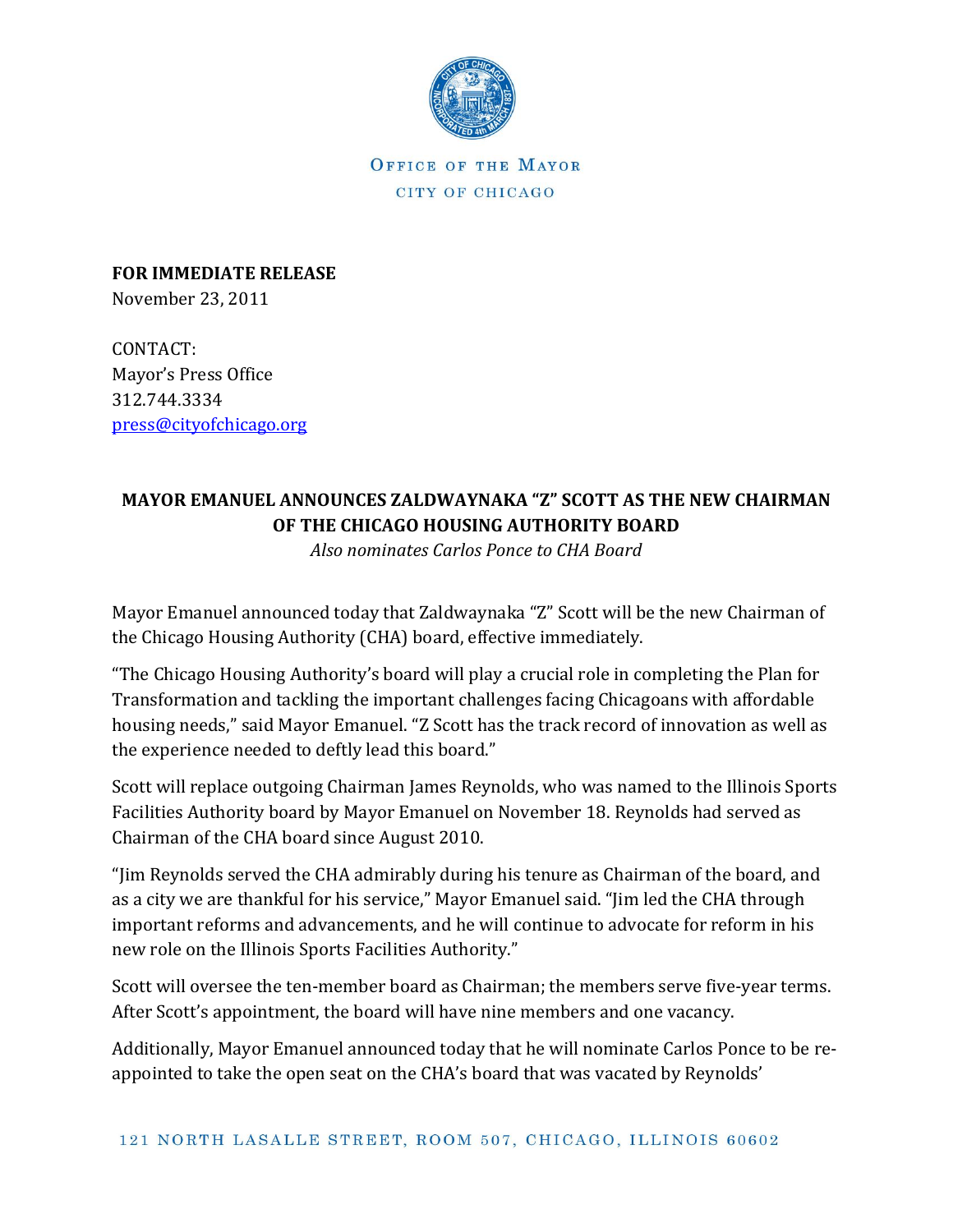

OFFICE OF THE MAYOR CITY OF CHICAGO

departure. Ponce served the CHA as interim CEO this summer, guiding the Authority before Charles Woodyard was named CEO in mid-October by overseeing revitalization of CHA properties and the implementation of new reimbursement policies for employees. Ponce had served on the CHA's board from 2003 to 2011 before retiring to serve as interim CEO.

The Chicago Housing Authority currently provides public housing for more than 17,000 seniors and families and serves nearly 37,000 families in the Housing Choice Voucher Program. The Plan for Transformation calls for completing 25,000 fully rehabilitated or renovated housing units by 2015, along with a complete integration of housing stock into the surrounding neighborhoods.

## **About Zaldwaynaka "Z" Scott**

Zaldwaynaka "Z" Scott is currently a Partner at Kaye Scholar LLP. Previously, she was the Executive Inspector General for the Office of the Governor of Illinois, where she established and managed an internal compliance and investigative agency for Illinois government and Illinois public universities and worked closely with the state's internal auditor and the Illinois Auditor General in matters related to integrity of state government functions. Previously, she was a federal criminal prosecutor with the United States Attorney's Office from 1987–2003, where she held various management positions, including chief of the General Crimes Section. Before joining the U.S. Attorney's Office, she served in the Office of the Corporation Counsel for the City of Chicago. Scott was named to Illinois SuperLawyers in 2009, 2010 and 2011.

## **About Carlos Ponce**

Carlos Ponce served on CHA's Board of Commissioners from 2003 to 2011. He resigned from the CHA Board of Commissioners in 2011 to serve as the interim CHA CEO for four months. He is also currently the Chief Executive Officer of Resonance Management and Technology Solutions, a strategic planning and change management consulting firm that focuses on helping clients align operational and human resources to achieve strategic objectives. Before that, Ponce served as Chief of Staff to the Executive Officer at Metropolitan Pier and Exposition Authority and Chief Human Resources Officer at Chicago Public Schools, where he led the HR restructuring of the third-largest employer in Illinois.